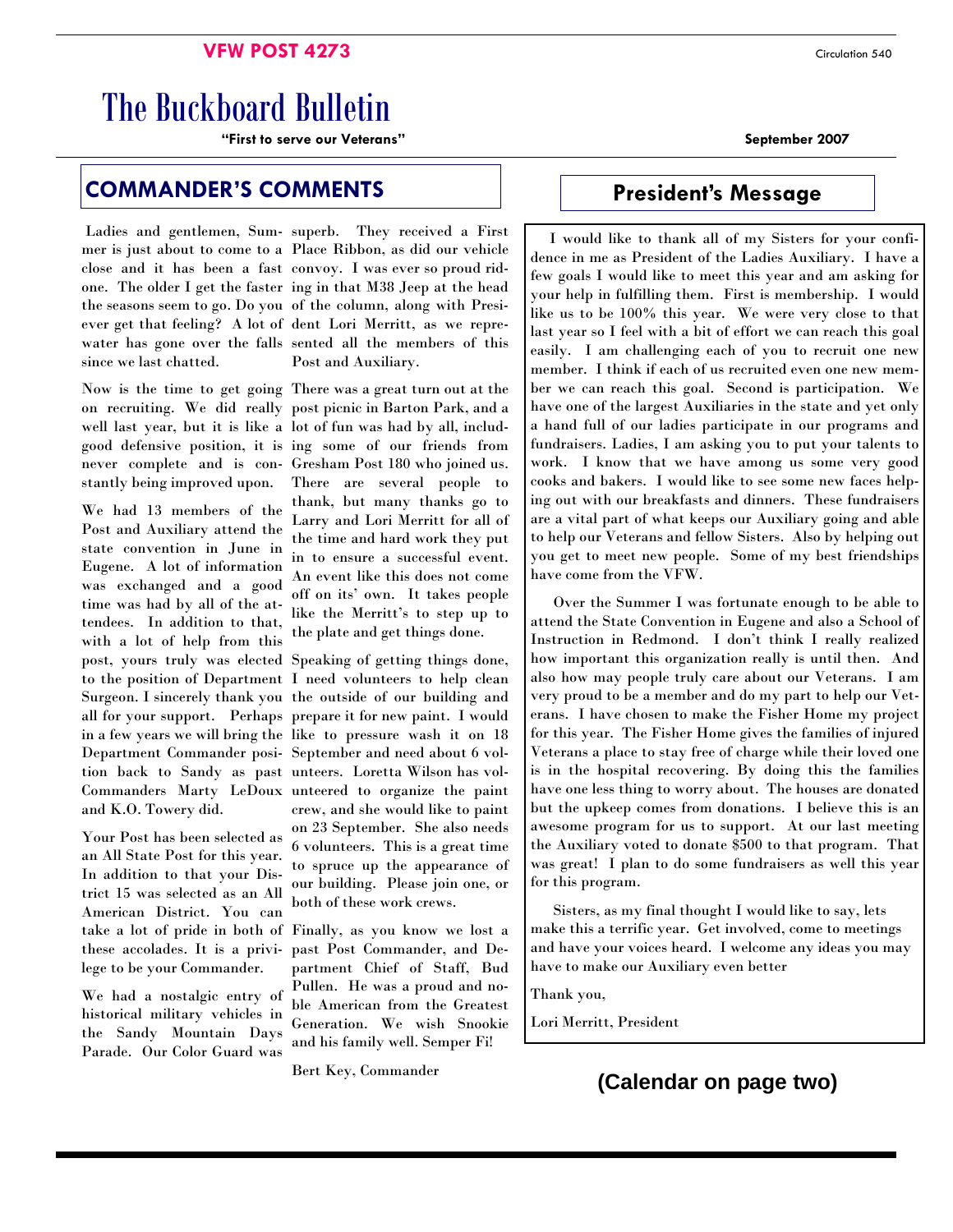#### **Page 2 The Buckboard Bulletin From Your Editor**

Jackie Key

Here it is the first issue after our summer recess. Time to get the word out about all the good our Post and Auxiliary do for our veterans. Vow to get involved this year and make a difference.

Committee reports should be turned in by September 20, for the October newsletter.

Contact your editor at:

**Jackie.Key@vfw4273.org** 

| <b>Calendar</b>           |         |  |  |
|---------------------------|---------|--|--|
| Breakfast/BINGO (Aux)     | Sept 9  |  |  |
| House Committee (5:30)    | Sept 12 |  |  |
| Post/Aux Meeting/Dinner   | Sept 14 |  |  |
| Work Party Clean up Post  | Sept 18 |  |  |
| September Birthday Party  | Sept 22 |  |  |
| Work Party Paint the Post | Sept 23 |  |  |
| Breakfast/BINGO (Post)    | Sept 23 |  |  |

# **The Post Chaplain**

#### **Nick Roth**

We lost three of our comrades in July. We extend our condolences and deepest sympathies to the families of Ken Courtain, Byron Skarwold, and Art Hickman. Victor Bodly passed away in August. In addition to these loses we received word that recently retired Department Quartermaster Claude Key passed away. A number of comrades from Sandy attended the service. And past Post Commander Byron (Bud) Pullen passed away on 23 August. Our condolences and best wishes go out to his wife Snookie and his family.

We offer our helping hands to their families. We ask for healing and comfort for our seriously ill comrades: Gary Brandon, Denny Bridges, and Harley Thompson, who recently was moved to assisted care at Avamere. We ask for God's healing mercy and comfort. Our Charter will be draped in a memorial service for our five departed comrades. God Bless them all and keep their families in our payers.

# **The Auxiliary Chaplain Bonnie Hershberger**

Over the summer we received news about the loss of two of our sisters.

Juanita Winn passed away March 3, 2007.

Betty Brewer passed away May 16, 2007.

Our condolences go out to their families.

We also send our deepest sympathy out to Bud Pullen's wife, Snookie and family.

May God Bless us one and all.

Applications for a Men's Auxiliary are being taken. The requirements to join are similar to the women for the Women's Auxiliary. If you know of any man who might be interested in joining, please contact Bob Dunn or Larry Merritt. We now have 18 people. As soon as we get 25 we can petition to the state for our charter.

**County Veterans Service Officer :** A representative from the County's Veteran Service Office will be available in Sandy at the VFW Hall, from 10 AM to Noon, the third Thursday of every month, continuing on September 20th. The county offers a free service to assist veterans and their eligible dependents in filing for, advocating for, and obtaining federal VA entitlements and other pertinent ancillary benefits. If you have questions about your entitlement to VA benefits, including using the VA for health care needs, or you need help with filing a claim or an existing claim, please stop by the VFW Hall during one of their visits. Please also feel free to come by to get acquainted or to ask questions about VA benefits. If you are unable to come in during their visit to Sandy, please contact the County Veteran Service Office at 503-650-5631 for assistance.

| Fundraiser       | Post Officers                | 2007-2008         | <b>Auxiliary Officers</b> |                           |
|------------------|------------------------------|-------------------|---------------------------|---------------------------|
| <b>Breakfast</b> |                              |                   |                           |                           |
| for Fisher House | Commander                    | Bert Key          | President                 | Lori Merritt              |
|                  | <b>Senior Vice Commander</b> | <b>Chuck Lutz</b> | <b>Sr. Vice President</b> | <b>Kathy Dunn</b>         |
| Sept. 9th        | Junior Vice Commander        | Todd Kruckenberg  | Jr. Vice President        | <b>Helene Hawkins</b>     |
| $10:00 - 12:00$  | Chaplain                     | Nick Roth         | <b>Treasurer</b>          | Jackie Key                |
| BINGO at 1 PM    | Quartermaster                | Ken Hershberger   | Chaplain                  | <b>Bonnie Hershberger</b> |
|                  | Adjutant                     | Allen Anderson    | Secretary                 | Dora Fitzpatrick          |
|                  | Surgeon                      | Jim Mitchell      | Editor                    | Jackie Key                |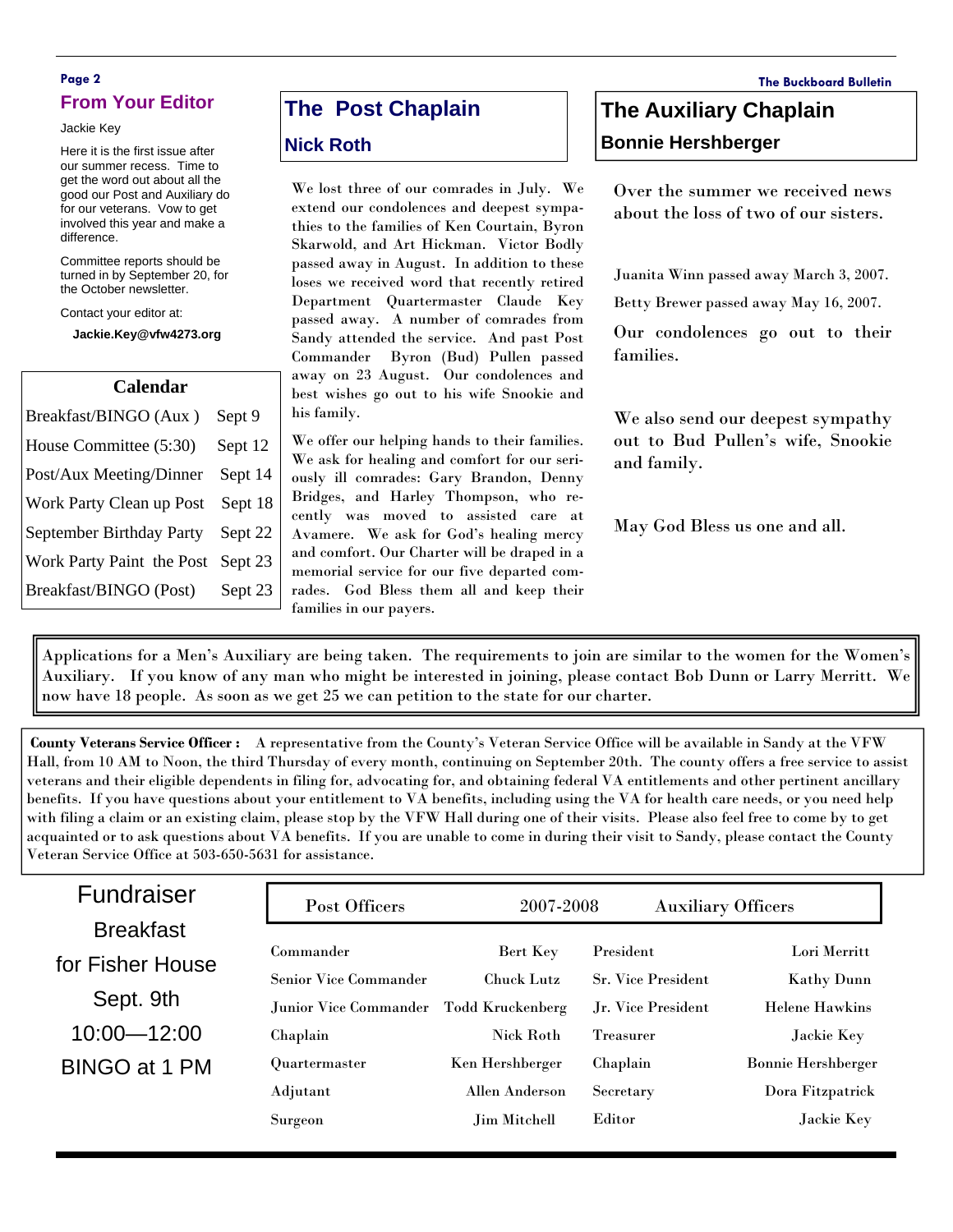#### **"First to serve our Veterans" Page 3**

### **Thank You for Your Service**

**Thank you for your service.** Effective 25 July 2007 the Eagle Creek Golf Course is offering a 20% discount to members in good standing in the VFW and/or American Legion. This discount is good for any day of the week. Green Fees are as follows: 9 holes for \$8.00, Power Carts \$9.00; 18 holes for \$15.00, Power Carts \$18.00. Be prepared to show your ID card. This is their way of thanking you for your service to the defense of this nation. If you wish to make a tee time the number is 503 630-4676.

If you would like to help with any of the following youth programs please contact your Post Commander or your Auxiliary President.

Voice of Democracy, Patriot's Pen, and/or the Patriots Art Contest. You can help students in our area win scholarships with these programs.

# **CANTEEN CORNER Lori Merritt**

**I invite all of our new members to come in a check out the facilities. And to our long time members who have been away awhile, get back in here! We have some fun activities planned for this month so check the calendar for dates and times. And now for some thanks to:** 

**\*Dan and Dora for hosting the 4th of July Party.** 

**\*Our Commander for organizing such an impressive convoy of vehicles for the parade.** 

**\*Carol Engblom for all those signs for the parade.** 

**\*Larry Merritt for directing all the parade vehicles into their pre-parade locations.** 

**\*Rick Chavez for cleaning up the front of the Post.** 

**\*Charles Jordan who helps me out every day at the post.** 

**\*Bert Key for organizing the Fall Golf Tournament.** 

Message from District 15 Commander

Congratulations on a very successful 2006-2007 year. Your selection as an All-State Post means that the State Commander realizes that Post 4273 is one of the top Posts in the State. You have continued to demonstrate this year after year. Your District 15 was selected as an All-American District for 2006-2007. This is the highest honor that the National VFW Commander-in-Chief can give a District. District 15 is one of only 32 Districts so honored world wide. Sandy Post 4273 has over one third of the District strength and this All-American status could not have been obtained without the leadership,

- $\bullet$ dedication and hard work of your Post Commander, the Post Officers and members. **Thank you very**
- $\bullet$ **much** for your continued support, and commitment to VFW programs, veterans and your community.
- It is a great time to be District 15 Commander when I know I can count on the largest Post in the Dis- $\bullet$
- trict to be a top performer. Keep up the exceptional work.  $\bullet$
- In Comradeship, Jason Carroll, District 15 Commander
- 

#### **FOOTBALL/MOVIES**

**Beginning on Monday, 10 September we will host Monday Night Football Parties every week in the Canteen. You will feel up close and personal watching Football on our wide screen TV. So plan on joining in the fun and camaraderie of watching the game with some of your best friends.** 

**On Thursday, 13 September we will begin our Thursday Night at the Movies and popcorn/pizza program at the post. The movie for that night is, "Wild Hogs". It is a great film, even if you have seen it before. Helmets are not required for this film. The next Thursday we plan to start showing the HBO special, "Band of Brothers". It will play for two hours per night for five Thursdays. It is an absolute terrific tribute to some of our "Greatest Generation" veterans. Movies begin at 6:30 PM.** 

 $\bullet$ 

 $\bullet$ 

 $\bullet$ 

 $\bullet$ 

é ٠